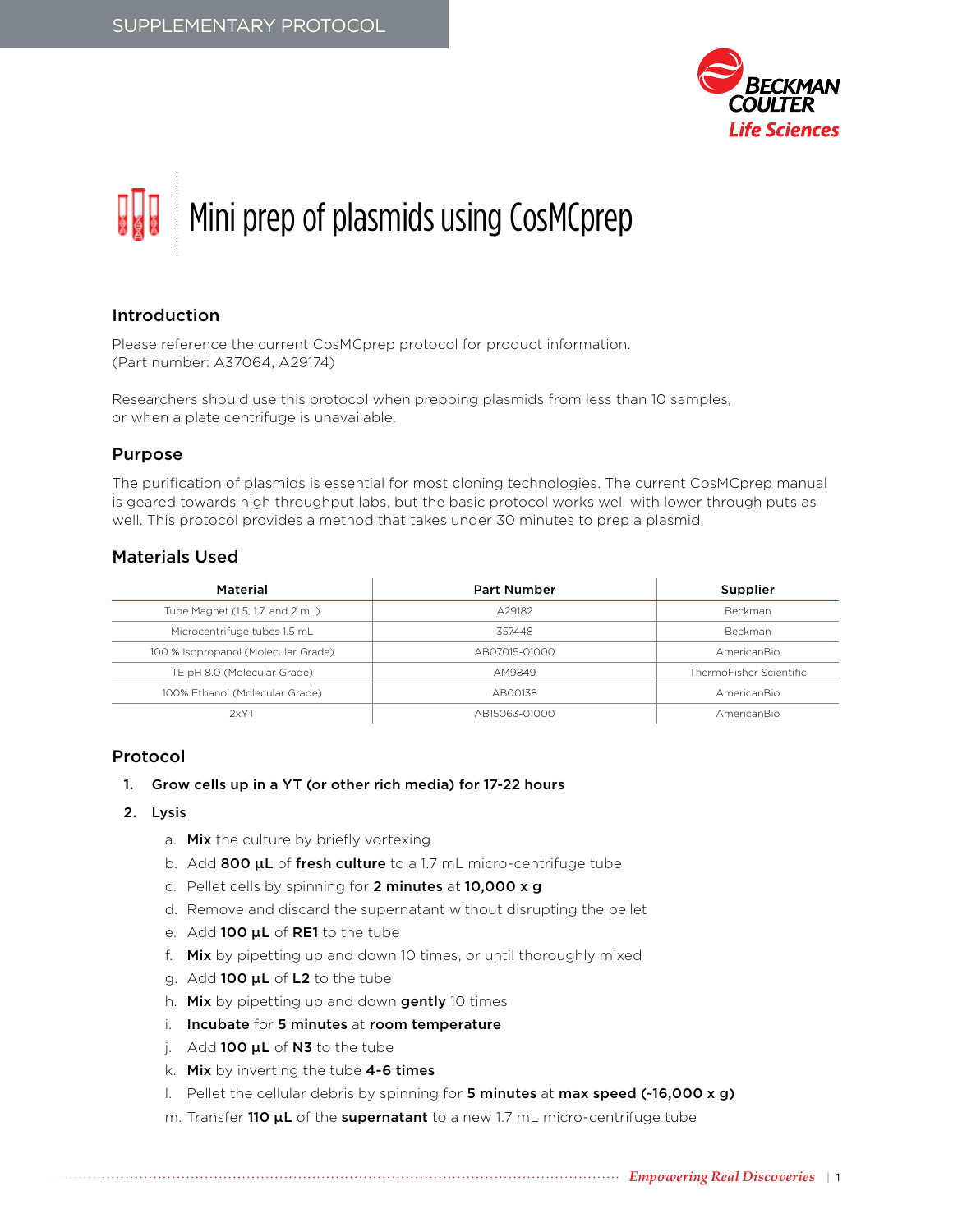### 3. Bind

- a. Add 10  $\mu$ L of Pur4 and 80  $\mu$ L of 100 % Isopropanol
	- i. See CosMCprep protocol if you plan on transferring more supernatant
- b. Mix by pipetting up and down 10 times, or until thoroughly mixed
- c. Place the tube on a magnet for 5 minutes (or until supernatant is clear)
- d. Remove and discard the supernatant without disrupting the beads

### 4. Wash (Leave samples on magnet for the following steps)

- a. Add 200  $\mu$ L of 70% ethanol to the tube
- b. Incubate the plate on magnet for 30 seconds at room temperature
- c. Remove and discard the supernatant without disrupting the beads
- d. Repeat steps 4.a-4.c for a total of 3 washes
- e. Incubate the plate on magnet for 1-10 minutes or until all ethanol has evaporated

### 5. Elute

- a. Add 40  $\mu$ L of RE1 or TE pH 8 to tube
- b. Incubate the tube for 5 minutes at 37°C
- c. Place the plate on a magnet for 3 minutes (or until supernatant is clear)
- d. Remove and Save the supernatant without disrupting the beads

## Example Data:

Plasmid DNA was isolated using this supplementary protocol for the CosMCprep kit from two *E. coli* strains and from *P. aurginosa.* The resulting DNA concentration and purity was assessed using the NanoDrop (Thermo Fisher Scientific)

| <b>Plasmid Type</b>                                                 | Concentration (ng/ul) | Yield (µg) |
|---------------------------------------------------------------------|-----------------------|------------|
| High copy number small (<10kb) plasmid                              | 359.2                 | 14.4       |
| High copy number small (<10kb)<br>plasmid isolated from Pseudomonas | 120.0                 | 4.8        |
| Naturally occurring large (>100kb) plasmid                          | 90.3                  | 3.b        |

Table: The average concentration and yield of plasmid DNA from three replicates as quantified using the NanoDrop (Thermo Fisher Scientific).